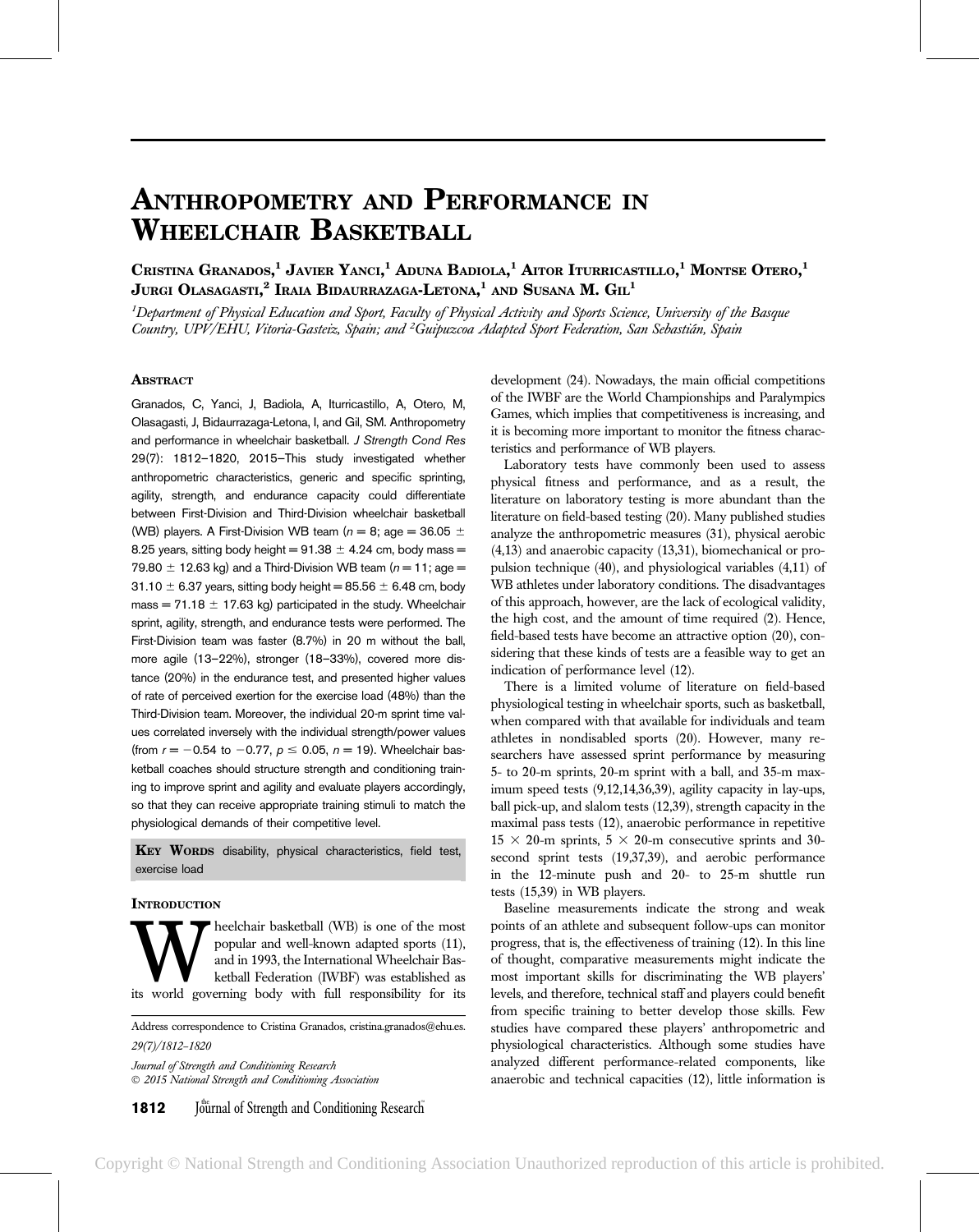available concerning the anthropometric and physiological characteristics of players from different competitive categories. To the best of our knowledge, there are no studies that investigate the differences in endurance capacity measured by field tests in different WB competitive categories. An examination of the fitness profile could be very important for optimal design of strength/power and endurance training programs (21) to improve WB performance.

Considering that WB places emphasis on sprint, agility, endurance, and muscle power-related actions, the data were collected to test the following hypotheses, that a difference exists between WB players from different competitive levels regarding sprint, agility, endurance, and muscle power development, as well as anthropometric characteristics. Therefore, the aim of this study was to investigate what anthropometric characteristics, generic and specific sprint, agility, strength, and endurance tests could differentiate between First- and Third-Division WB players, and the associations between the wheelchair mobility tests and the strength/power tests.

# **METHODS**

#### Experimental Approach to the Problem

The tests were performed on a synthetic indoor court, in the usual training area and in the same time slot (between 18:00 and 21:00 hours) at the beginning of the season, when the teams were starting the First- and Third-Division WB league competition. In the previous sessions, specific exercises were performed to familiarize the participants with the correct execution of the tests, and explanations and concrete corrections were also given to the players who were instructed to perform all tests at maximum intensity. No strenuous exercises were performed within the 48 hours immediately before the tests, and the participants were also requested to maintain the same diets throughout the test procedures and to abstain from caffeine and alcohol intake the day before testing.

# Subjects

Two WB teams participated in the study. According to their competitive level, the participants were divided into 2 groups: a Spanish First-Division WB team  $(n = 8;$  age  $=$  $36.05 \pm 8.25$  years) and a Spanish Third-Division WB team  $(n = 11; \text{ age} = 31.10 \pm 6.37 \text{ years})$ . The inclusion criteria for the participants in the study were to have a valid license from the Spanish Federation of Sports for people with Physical Disabilities (FEDDF) and the certificate of disability that is necessary to belong to this federation. The participants were classified according to the Classification Committee of the IWBF (Table 1). Both requisites are compulsory for participating in official events for people in the physical disabilities category. None of the participants did specific sprint, strength, and agility training, and all did 3 training sessions and 1 match per week. Before involvement in the investigation, all participants gave their written informed consent after a detailed written and oral explanation of the potential risks and benefits resulting from their participation in this study. The project was approved by the Ethics Committee of the University of the Basque Country (Universidad del País Vasco/Euskal Herriko Unibertsitatea, UPV/EHU) and carried out according to the Declaration of Helsinki.

# **Procedures**

The battery of tests was performed during the first week of the competitive period (November, first week) in the same venue and facilities. Testing was conducted over 2 different sessions separated by at least 2 days. During the first testing session, each participant performed sprint and agility tests. In the second testing session, players were assessed for anthropometric measurements, strength, and endurance performance. Before each testing session, a standardized warm-up was performed consisting in 5 minutes of selfpaced low-intensity wheelchair propulsion, stretching, and 2 acceleration drills. Testing was conducted with each participant using his personal sport wheelchair and was integrated into weekly training schedules. The players were instructed to refrain from strenuous exercise on the day before testing and to avoid smoking and drinking alcohol, tea, and coffee on the day of testing. They were also asked not to exercise in the 3 hours leading up to the test and to consume their normal pretraining diet, which was standardized for each testing session.

Physical Characteristics. The anthropometric variables of sitting height (in centimeters), body mass (in kilograms), skinfolds (in millimeters), and arm perimeter relaxed (in centimeters) and contracted (in centimeters) were measured in each player. Sitting height was measured to the nearest 0.1 cm using a stadiometer (Holtain Ltd., Crymych, United Kingdom). Body mass was obtained to the nearest 0.1 kg using an electronic scale (Seca Instruments Ltd., Hamburg, Germany). Skinfold thickness at 4 sites (triceps, subscapular, suprailiac, and abdominal) was measured using a Harpenden caliper (Lange, Cambridge, MA, USA).

Sprint. Without and With a Ball. The participants undertook a wheelchair sprint test consisting of 3 maximal sprints of 20 m (39), with a 120-second rest period between each sprint, which was enough time to return to the start and wait for their next turn. The participants were placed at 0.5 m from the starting point and began when they felt ready. Time was recorded using photocell gates (Polifemo Radio Light; Microgate, Bolzano, Italy) placed 0.4 m above the ground with an accuracy of  $\pm 0.001$  seconds. The timer was activated automatically as the volunteers passed the first gate at the 0.0-m mark and split times were then recorded at 5 (12) and 20 m (39). The maximal sprint test with a ball was performed using the same protocol and material. The participants started with a ball from a stationary position and pushed 20 m as fast as possible, adhering to the IWBF rules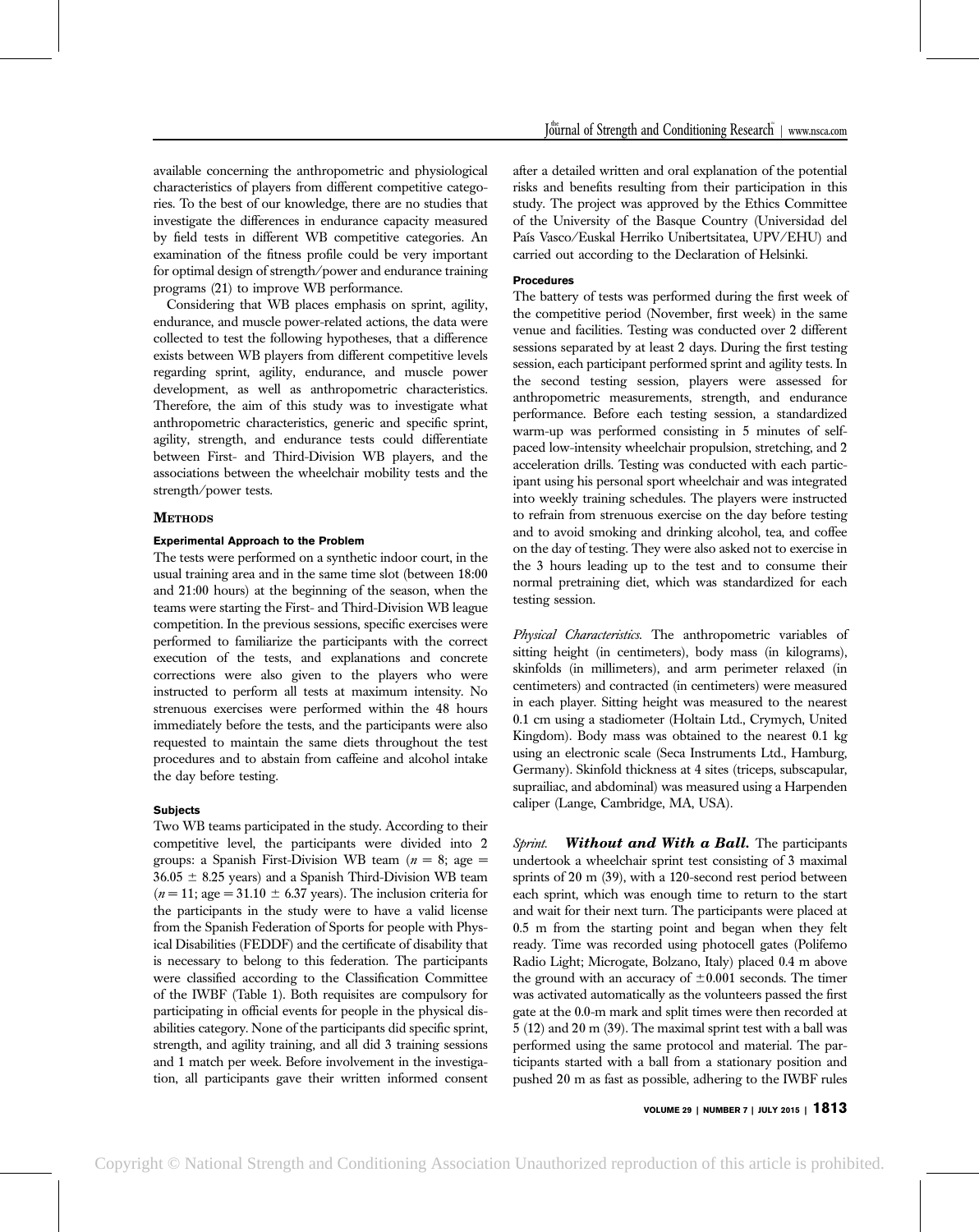| Player            | Sex    | Equipe                           | Age $(y)$      | <b>IWBF</b> classification | Injury time $(y)$ | Time of training $(y)$ |
|-------------------|--------|----------------------------------|----------------|----------------------------|-------------------|------------------------|
| P <sub>1</sub>    | Female | <b>Third Division</b>            | 37             |                            | 30                | 8                      |
| P <sub>2</sub>    | Male   |                                  | 33             | 2                          | 9                 | 7                      |
| P <sub>3</sub>    | Male   |                                  | 30             | 3                          | 10                | 5                      |
| P4                | Male   |                                  | 26             | 4.5                        | 23                |                        |
| P <sub>5</sub>    | Male   |                                  | 39             | 2.5                        | 20                | 17                     |
| P6                | Male   |                                  | 21             | 3.5                        | 21                | 0.25                   |
| P7                | Male   |                                  | 36             | 4                          | 6                 | 0.08                   |
| P <sub>8</sub>    | Male   |                                  | 37             | 2                          | 34                | 6                      |
| P9                | Male   |                                  | 26             | $\overline{2}$             | 26                | 7                      |
| P <sub>10</sub>   | Male   |                                  | 22             | 4                          | 23                | 4                      |
| P <sub>11</sub>   | Male   |                                  | 34             | 4.5                        | 9                 | 4                      |
| Sample $(n = 11)$ |        | $31.10 \pm 6.37$                 | $3.0 \pm 1.18$ | $19.18 \pm 9.38$           | $5.39 \pm 4.74$   |                        |
| P <sub>12</sub>   | Male   | <b>First Division</b>            | 40             | 4.5                        | 8                 | 8                      |
| P <sub>13</sub>   | Male   |                                  | 42             |                            | 17                | 6                      |
| P <sub>14</sub>   | Male   |                                  | 26             | 3.5                        | 0.5               | 0.5                    |
| P <sub>15</sub>   | Male   |                                  | 35             | 4                          | 27                | 14                     |
| P <sub>16</sub>   | Male   |                                  | 35             |                            | 33                | 21                     |
| P <sub>17</sub>   | Male   |                                  | 39             | 4                          | 39                | 20                     |
| P <sub>18</sub>   | Male   |                                  | 23             | 4.5                        | 9                 | 3                      |
| P <sub>19</sub>   | Male   |                                  | 48             | 2                          | 43                | 30                     |
| Sample $(n = 8)$  |        | $36.05 \pm 8.25$ 3.06 $\pm$ 1.49 |                | $22.06 \pm 15.71$          | $12.81 \pm 10.23$ |                        |

|  |  |  |  |  | TABLE 1. Wheelchair basketball players' characteristics.*† |  |
|--|--|--|--|--|------------------------------------------------------------|--|
|--|--|--|--|--|------------------------------------------------------------|--|

\*IWBF = International Wheelchair Basketball Federation.  $\dagger$ Results are in mean  $\pm$  SD.

for dribbling (12). The test consisted of 3 maximal sprints with the ball over stretches of 20 m.

Agility. T-Test. The participants began with the wheels 0.5 m from cone A and completed the circuit as follows (Figure 1) using the protocol by Sassi et al. (34), modified to perform with a wheelchair and always using forward movements. A–B distance (9.14 m): at his own discretion, each subject moved quickly forward to cone B and touched the top with the right hand. B–C distance (4.57 m): facing forward, they moved to the left to cone C and touched the top with the left hand. C–D distance (9.14 m): the participants then moved to the right to cone D and touched the top. D–B distance (4.57 m): they moved back to the left to cone B and touched the top. B–A distance (9.14 m): finally, the participants moved as quickly as possible to return to line A. All participants performed the test 3 times with at least 3 minutes rest between trials. The total distance covered was 36.56 m and the height of the cones was 0.3 m. A photocell (Polifemo Radio Light; Migrogate) located over cone A was used to record the time. Time measurements started and finished when the subject crossed the line between the tripods. The calculated margin of error was  $\pm 0.001$  seconds and the sensors were set approximately 0.40 m above the floor.

**Ball Pick-up.** From a stationary position, the participant had to start propelling his chair and pick up 4 basketball balls from the floor (Figure 2) as previously described by De Groot et al. (12), twice with the left hand and twice with the right hand. After picking up the ball, it had to be placed in the lap and the participant had to push the wheelchair once before throwing the ball (12). The total time taken to complete the test was recorded with a photocell (Polifemo Radio Light; Migrogate) located over the start and finish

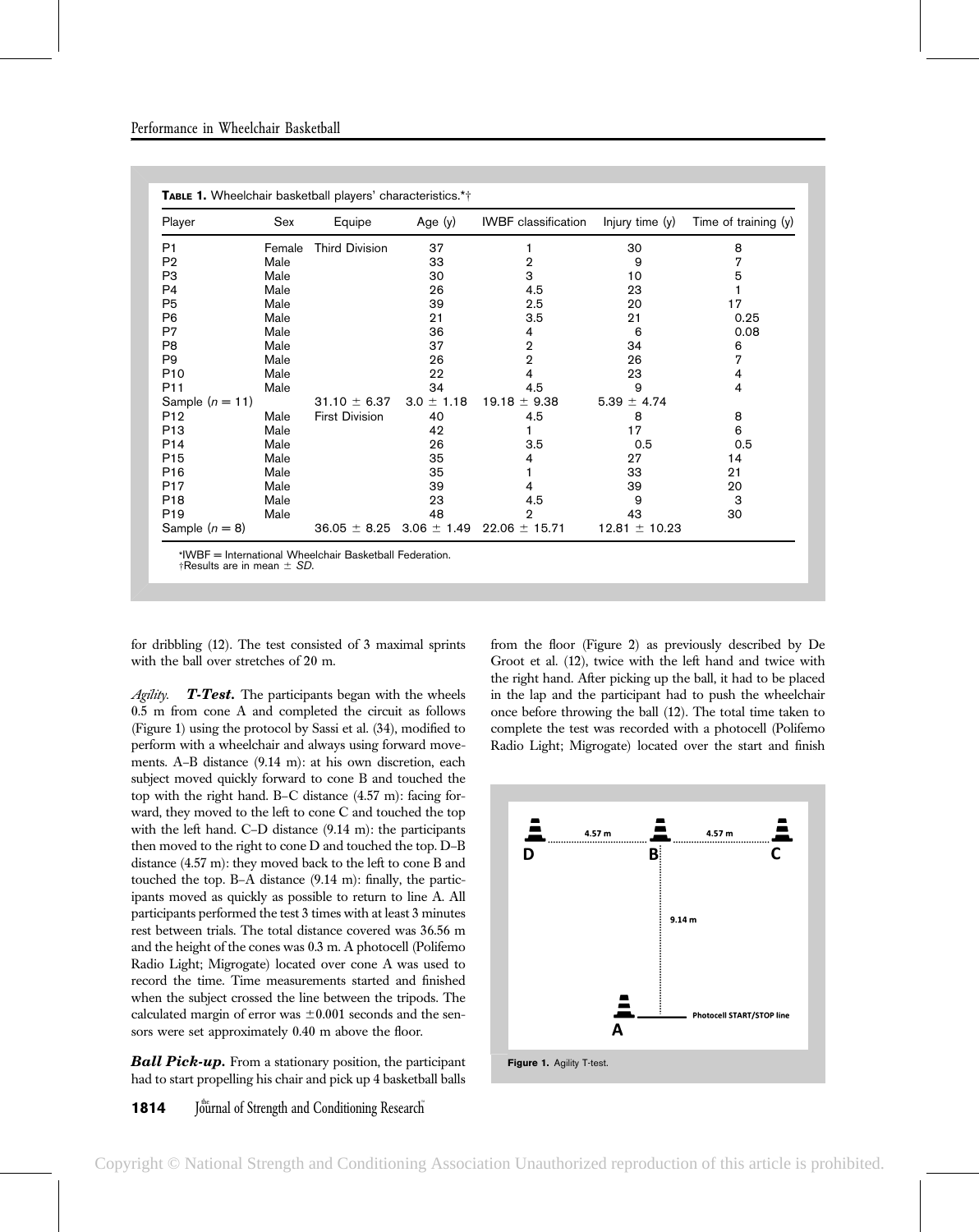

lines. All participants performed the test 3 times with at least 3 minutes rest between trials. The tested domains were ball handling and speed (12)

Strength. **Maximal Pass.** The participant began in the middle of the baseline, front wheels behind the line, and had to pass a basketball ball with a 2-arm overhand throw as far as possible from a stationary position, with one of the researchers holding the wheelchair still (12). The distance between the participant and where the ball hit the floor was measured (in meters). The end score was the average distance of 5 passes (12). The tested domain was passing (explosiveness) (12)

Medicine Ball Throw. Upper-limb power was examined using a 5-kg medicine ball, which they had to pass with a 2-arm overhand throw as far as possible from a stationary position, with one of the researchers holding

the wheelchair still. The distance between the participant and where the ball hit the floor was measured (in meters) to the nearest 0.01 m (18).

Handgrip. Handgrip strength was measured in the dominant hand with a portable hydraulic hand dynamometer (5030J1, Jamar; Sammons Preston, Inc., Bolingbrook, IL). The test was performed in the wheelchair sitting position. The testing protocol consisted of 3 maximal isometric contractions for 5 seconds, with a rest period of at

least 60 seconds and the highest value was used to determine maximal grip strength. The players were instructed to squeeze the dynamometer as hard as possible. Visual feedback of the recorded strength was provided. The parameters used for analysis were peak absolute strength (in kilograms) and relative handgrip strength (kilograms per kilogram of body mass) (17).

Endurance. The Yo-Yo Intermittent Recovery Test. The level 1 version of the Yo-Yo test (Yo-Yo IR1) was completed according to previously described methods (8). The original Yo-Yo IR1 test consisted of 20-m shuttle runs performed at increasing velocities with 10 seconds of active recovery between runs until exhaustion (8). Because of the differences between running and propelling the wheelchair, the distance covered in the shuttle run was modified in this study to 10 m (Yo-Yo 10 m). Pushing speeds were dictated in the form of audio cues from a preprogrammed computer. The test was considered to have ended when the

TABLE 2. Physical characteristics, training experience, injury time, and classification of IWBF in total players, First-Division, and Third-Division teams.\*†

|                               |                   |                   | Total players $(N = 19)$ First Division $(n = 8)$ Third Division $(n = 11)$ Cohen's d |      |
|-------------------------------|-------------------|-------------------|---------------------------------------------------------------------------------------|------|
| Age $(y)$                     | $33.10 \pm 7.40$  | $36.05 \pm 8.25$  | $31.10 \pm 6.37$                                                                      | 0.68 |
| Sitting body height (cm)      | $88.23 \pm 6.00$  | $91.38 \pm 4.24$  | $85.56 \pm 6.48$                                                                      | 1.06 |
| Body mass (kg)                | $75.01 \pm 15.80$ | $79.80 \pm 12.63$ | $71.18 \pm 17.63$                                                                     | 0.56 |
| $\Sigma$ skinfold (mm)        | $65.12 \pm 21.85$ | 69.08 $\pm$ 24.97 | $61.97 + 19.79$                                                                       | 0.32 |
| Elbow diameter (cm)           | $7.29 \pm 0.53$   | $7.60 \pm 0.41$   | $7.07 \pm 0.51$                                                                       | 1.15 |
| Wrist diameter (cm)           | $5.73 \pm 0.42$   | $5.90 \pm 0.27$   | $5.61 \pm 0.47$                                                                       | 0.76 |
| Arm perimeter (cm)            | $33.23 + 3.27$    | $34.65 \pm 2.76$  | $32.1 \pm 3.34$                                                                       | 0.83 |
| Contracted arm perimeter (cm) | $35.61 \pm 3.39$  | $36.45 \pm 2.49$  | $34.94 \pm 3.97$                                                                      | 0.46 |
| Training experience (y)       | $8.51 \pm 8.20$   | $12.81 \pm 10.23$ | $5.39 + 4.74$                                                                         | 0.93 |
| Injury time (y)               | $20.40 \pm 12.13$ | $22.06 \pm 15.71$ | $19.18 \pm 9.39$                                                                      | 0.22 |
| <b>IWBF</b> class             | $2.95 \pm 1.22$   | $3.06 \pm 1.50$   | $2.91 \pm 1.09$                                                                       | 0.11 |

\*IWBF = International Wheelchair Basketball Federation.  $\dagger$ Values are mean ( $\pm SD$ ).

VOLUME 29 | NUMBER 7 | JULY 2015 | 1815

Copyright © National Strength and Conditioning Association Unauthorized reproduction of this article is prohibited.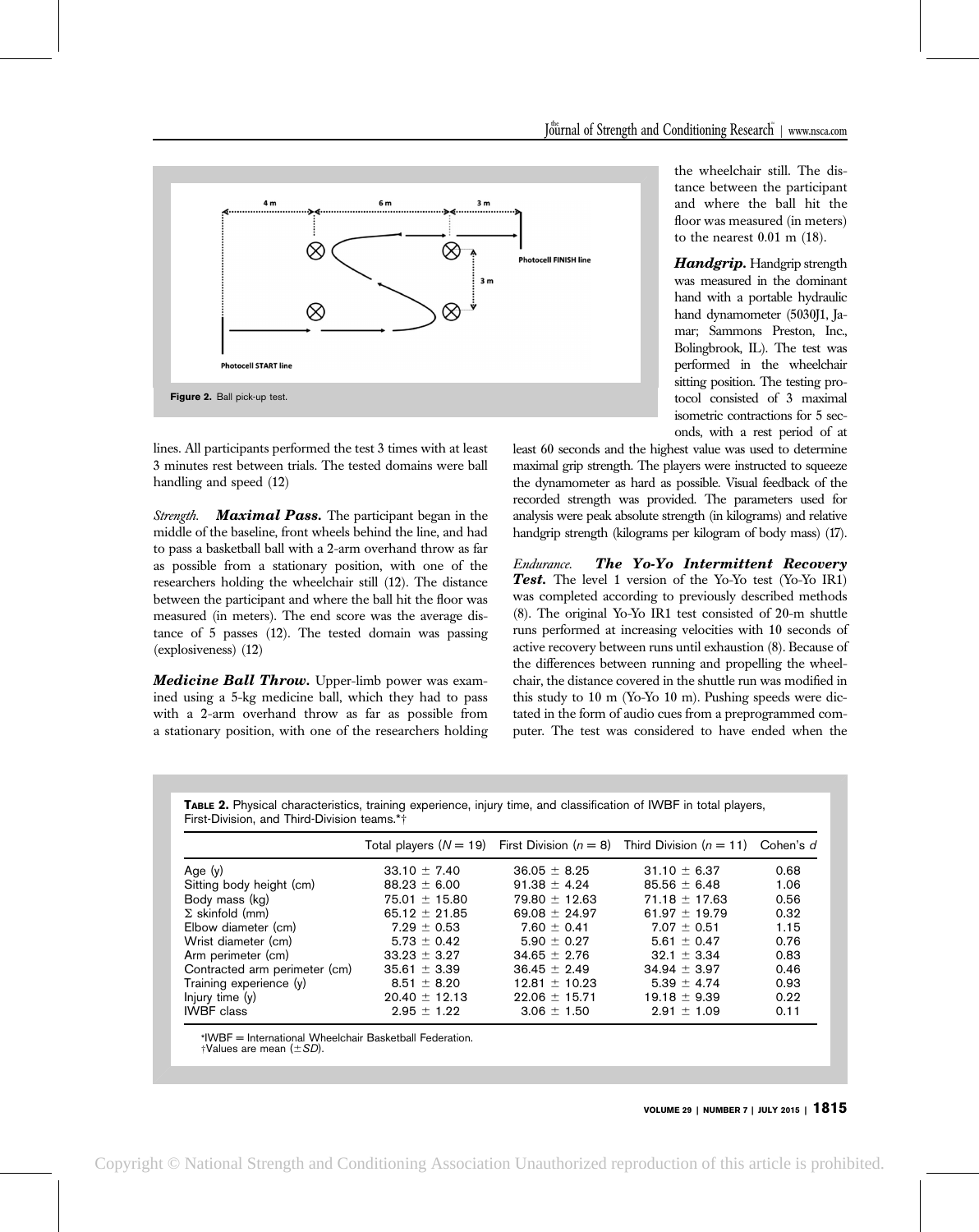|                                             |                  |                  | Total players ( $N = 19$ ) First Division ( $n = 8$ ) Third Division ( $n = 11$ ) Cohen's d |      |
|---------------------------------------------|------------------|------------------|---------------------------------------------------------------------------------------------|------|
| Sprint (s)                                  |                  |                  |                                                                                             |      |
| 5 <sub>m</sub>                              | $1.78 \pm 0.13$  | $1.73 \pm 0.60$  | $1.81 \pm 0.15$                                                                             | 0.69 |
| 20 <sub>m</sub>                             | $5.43 \pm 0.41$  | $5.16 \pm 0.18$  | $5.61 \pm 0.44$ †                                                                           | 0.83 |
| 5 m with ball                               | $1.93 \pm 0.16$  | $1.89 \pm 0.18$  | $1.95 \pm 0.14$                                                                             | 0.62 |
| 20 m with ball                              | 6.11 $\pm$ 0.59  | $5.76 \pm 0.40$  | $6.34 \pm 0.60$                                                                             | 0.86 |
| Agility (s)                                 |                  |                  |                                                                                             |      |
| T-test                                      | $15.49 \pm 1.27$ | $14.35 \pm 0.62$ | $16.26 \pm 0.961$                                                                           | 2.36 |
| Pick-up the ball                            | $13.44 \pm 1.80$ | $11.85 \pm 0.78$ | $14.51 \pm 1.45$                                                                            | 2.28 |
| Strength                                    |                  |                  |                                                                                             |      |
| Maximal pass (m)                            | $10.08 \pm 2.73$ | $12.36 \pm 2.23$ | $8.26 \pm 1.361$                                                                            | 2.22 |
| Medicine ball throw (m)                     | $4.19 \pm 0.89$  | $4.86 \pm 0.71$  | $3.67 \pm 0.651$                                                                            | 1.75 |
| Handgrip (kg)                               | $45.41 \pm 8.55$ | 53.75 $\pm$ 6.94 | 44.0 $\pm$ 9.75 $\dagger$                                                                   | 1.15 |
| Handgrip ( $kg \cdot kg^{-1}$ of body mass) | $0.60 \pm 0.11$  | $0.67 \pm 0.11$  | $0.61 \pm 0.11$                                                                             | 0.36 |

TABLE 3. Sprint, agility, and strength tests in total players, First-Division, and Third-Division teams.\*

 $*$ Values are mean  $(+SD)$ .

 $\dagger$ Significant difference ( $p \le 0.05$ ) compared with First-Division team.

 $\sharp$ Significant difference ( $p <$  0.01) compared with First-Division team.

participant failed twice to reach the front line in time (objective evaluation) or felt unable to cover another shuttle run at the dictated speed (subjective evaluation) (8). The total distance covered during the test was measured (8). Heart rate (HR) was recorded at 5-second intervals by telemetry (Polar Team Sport System; Polar Electro Oy, Kempele, Finland) during the whole test. Earlobe capillary blood samples were obtained to determine the lactate concentrations  $[La]_b$  at rest (pretest) and exhaustion (posttest) (Lactate Pro LT-1710; ArkRay, Inc., Ltd., Kyoto, Japan).

**Rated Perceived Exertion.** At the end of the endurance test, the subjects were asked to rate their perceived exertion (RPE) on a 10-point category rating scale (16), presented on paper. They were asked separately for respiratory rate of perceived exertion (RPEres) (1) and their arm muscle rate of perceived exertion (RPEmus) (1,6). Each participant's RPE was recorded 10 minutes after completion of the Yo-Yo 10-m test, when the participants finished the stretching exercises. Each player completed the RPE scale without the presence of the other players so they could not see the values

TABLE 4. Endurance test (Yo-Yo 10 m) results in total players, First-Division, and Third-Division teams.\*†

|                                          | Total players $(N = 19)$ | First Division $(n = 8)$ | Third Division $(n = 11)$ | Cohen's d |
|------------------------------------------|--------------------------|--------------------------|---------------------------|-----------|
| Distance covered (m)                     | $1,143.9 \pm 307.8$      | $1,297.5 \pm 224.36$     | $1,021.5 \pm 319.39$      | 1.00      |
| Time (min)                               | $18.47 \pm 4.76$         | $20.90 \pm 3.43$         | $16.52 \pm 4.91$          | 1.27      |
| $HR_{\text{max}}$ (b·min <sup>-1</sup> ) | $176.77 \pm 19.11$       | $184.38 \pm 14.04$       | $170.7 \pm 21.09$         | 0.76      |
| LA pre (mmol $\cdot$ $I^{-1}$ )          | $1.08 \pm 0.41$          | $0.98 \pm 0.25$          | $1.16 \pm 0.51$           | 0.45      |
| LA post (mmol· $I^{-1}$ )                | $7.24 \pm 3.571$         | $8.65 \pm 4.21\%$        | 6.11 $\pm$ 2.67           | 0.72      |
| <b>RPEres</b>                            | $5.85 \pm 2.33$          | $6.56 \pm 2.16$          | $5.22 \pm 2.43$           | 0.58      |
| <b>RPEmus</b>                            | $5.11 \pm 2.23$          | 6.13 $\pm$ 1.87          | $4.22 \pm 2.22$           | 0.98      |
| RPEres-EL (AU)                           | $107.18 \pm 52.75$       | $139.90 \pm 56.12$       | $78.09 \pm 28.05$         | 1.10      |
| RPEmus-EL (AU)                           | $93.99 \pm 46.44$        | $126.29 \pm 40.57$       | $65.29 \pm 30.07#$        | 1.50      |

\*HR = heart rate; LA = lactate; RPEres = respiratory rate of perceived exertion; RPEmus = muscular rate of perceived exertion;  $AU =$  arbitrary units;  $EL =$  exercise load.

 $\dagger$ Values are mean  $(\pm SD)$ .

‡Significant difference ( $\rm \rho < 0.001)$  between Pre and Post Yo-Yo 10-m test.<br>§Significant difference ( $\rm \rho \leq 0.05)$  between Pre and Post Yo-Yo 10-m test.

 $\|\text{Significant difference } (\rho < 0.01)$  between Pre and Post Yo-Yo 10-m test.<br> $\|\text{Significant difference } (\rho \leq 0.05)$  compared with First-Division team.

#Significant difference ( $p < 0.01$ ) compared with First-Division team.

# **1816** Journal of Strength and Conditioning Research

```
Copyright © National Strength and Conditioning Association Unauthorized reproduction of this article is prohibited.
```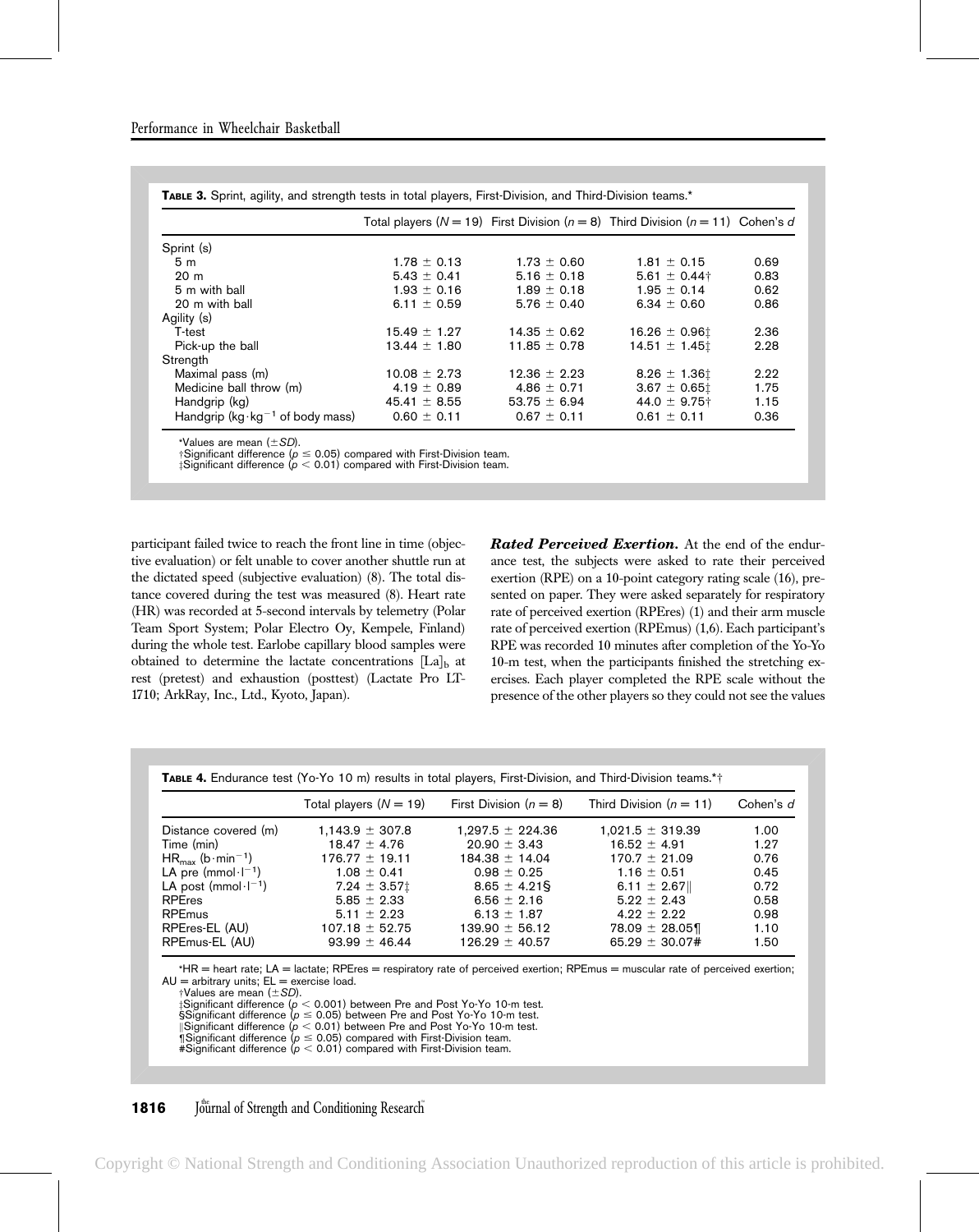given by other participants. Players were allowed to mark a plus sign (interpreted as 0.5 point) alongside the integer value if they wished (16). The subjects were trained to use the 10-point scale before the data collection for this study during a month, and it was used in all types of training sessions. The data were recorded by the same investigator on all occasions. To measure the exercise load (EL), the value of the RPE was multiplied by the test duration measured in minutes (16): respiratory RPE-EL (RPEres-EL) and muscular RPE-EL (RPEmus-EL).

#### Statistical Analyses

Data analysis was performed using the Statistical Package for Social Sciences (version 19.0 for Windows; SPSS, Chicago, IL, USA). Standard statistical methods were used for the calculation of the mean and SDs. Data were screened for normality of distribution and homogeneity of variances using Levene's normality test. Because of the small sample, the Mann-Whitney U-test was used to determine the differences between groups in physical characteristics and sprint, agility, strength, and endurance tests. Practical significance was assessed by calculating effect size. Effect sizes  $(d)$  of above 0.8, between 0.8 and 0.5, between 0.5 and 0.2, and lower than 0.2 were considered as large, moderate, small, and trivial, respectively. The best performance of each test was used for further analysis, except for the maximal pass test, in which the average of all releases was used (12). The Wilcoxon tests were used to compare lactate between pretest and posttest. Pearson product-moment correlation coefficients  $(r)$  were used to determine correlations between strength/power and sprint values. Statistical power calculations for the t-test correlation ranged from 0.69 to 0.95 in this study. The  $p \le 0.05$ criterion was used to establish statistical significance.

### **RESULTS**

## Physical Characteristics, Training Experience, Injury Time, and International Wheelchair Basketball Federation

The physical characteristics, training experience, injury time, and IWBF classification are presented in Table 2. No statistically significant difference was observed between groups; however, the First-Division team showed higher values in sitting height (6.4%,  $p > 0.05$ ,  $d = 1.06$ ), elbow diameter (7.0%,  $p > 0.05$ ,  $d = 1.15$ ), and arm perimeter  $(7.0\%, p > 0.05, d = 0.83)$  than the Third-Division team, as well as a longer training experience (57.9%,  $p > 0.05$ ,  $d = 0.93$ .

## Sprint and Agility

The results of the sprint and agility tests are presented in Table 3. The 20-m sprint time without the ball in the First-Division team was 8.7% faster ( $p \le 0.05$ ,  $d = 0.83$ ) than in the Third-Division team. In the rest of the sprint tests, the differences were not statistically significant; however, the First Division showed better results than the Third-Division team, and the values of Cohen's d were moderate to large in the 5-m sprint time without (4.6%,  $p > 0.05$ ,  $d = 0.69$ ) and with the ball  $(3.7\%, p > 0.05, d = 0.62)$ , and 20-m sprint time with the ball  $(10.1\%, p > 0.05, d = 0.86)$ .

In both agility tests, the First-Division team was significantly better than the Third-Division team (Table 3). In the T-test, the First-Division team was 13.3% faster ( $p < 0.01$ ,  $d = 2.36$ ) than the Third-Division team, showing a bigger difference in the pick-up test (22.4%,  $p < 0.01$ ,  $d = 2.28$ ).

#### **Strength**

The results of the WB players' strength tests are presented in Table 3. The First-Division team was 33.2% higher ( $p < 0.01$ ,  $d = 2.22$ ) in the maximal pass and 24.0% higher ( $p < 0.01$ ,  $d = 1.75$ ) in the medicine ball throw test than the Third-Division team.

In handgrip strength, a significant difference ( $p \le 0.05$ ,  $d =$ 1.15) was observed between groups in absolute values (53.75  $\pm$ 6.94 vs. 44.00  $\pm$  9.75 kg, First and Third Division respectively); however, no statistically significant difference was observed in relative values (0.67  $\pm$  0.11 vs. 0.61  $\pm$  0.11 kg·kg<sup>-1</sup> of body mass, First and Third Division, respectively).

#### Endurance

The endurance test values of both groups are presented in Table 4. Significant differences were found between 2 groups in RPEres-EL ( $p \le 0.05$ ,  $d = 1.10$ ) and RPEmus-EL ( $p < 0.01$ ,  $d = 1.50$ ). Furthermore, the First-Division team showed higher values in distance covered (21.3%,  $p > 0.05$ ,  $d = 1.00$ , large), in time (21.0%,  $p > 0.05$ ,  $d = 1.27$ , large), and RPEmus (31.2%, p  $> 0.05$ ,  $d = 0.98$ , large) than the Third-Division team.

#### Relationships Between Strength/Power and Sprint

In all players, the individual 20-m sprint time values correlated inversely with the individual values of absolute  $(r = -0.64,$  $p \le 0.05$ ,  $n = 19$ ) and relative handgrip strength ( $r = -0.77$ ,  $p < 0.01$ ,  $n = 19$ ), maximal pass ( $r = -0.54$ ,  $p \le 0.05$ ,  $n = 19$ ), and medicine ball throw ( $r = -0.60$ ,  $p \le 0.05$ ,  $n = 19$ ).

#### **DISCUSSION**

The main contribution of this study is the comparison of the anthropometric variables and physical performance profile (5- and 20-m sprints without and with the ball, agility T-test, pick-up, maximal pass, medicine ball throw, handgrip, and endurance Yo-Yo 10-m test) in different categories of WB players, and the associations between the wheelchair mobility tests and the strength/power tests. Moreover, to the best of our knowledge, no scientific articles have been published on RPE and RPE-EL measurements in WB players. In this study, no significant differences were observed in anthropometric variables, training experience, injury time, or IWBF classification. However, the First-Division team was faster, more agile, stronger, covered more distance, and presented higher values of RPE-EL than the Third-Division team.

Height is routinely accepted as essential for success in basketball. In this study, despite there not being significant differences between groups in sitting body height, the First-Division team tended to be taller  $(d = 1.06)$  than the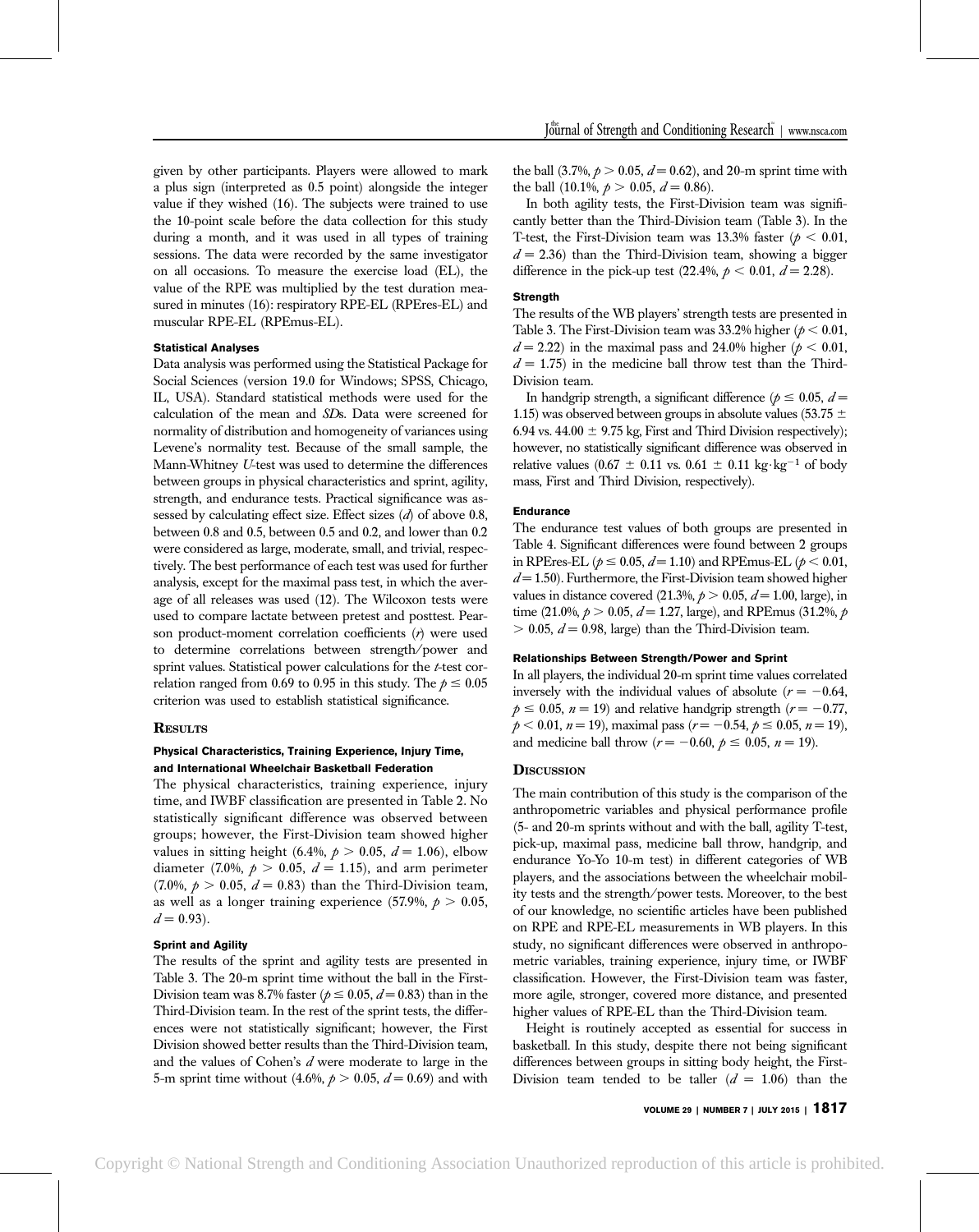Third-Division team. The higher values in height compared with the Third-Division team could give the First-Division team some advantage in certain WB game actions such as blocking or throwing. However, it should not be forgotten that the player and chair are only 1 structure; therefore, not only the physical attributes and physiological performance could be important but also the configuration of the wheelchair and the mobility of the structure (29).

Wheelchair propulsion in basketball players has been studied earlier (10). In this study, no significant differences in the 5-m test (without and with the ball) were observed between groups, although over 20 m, the First-Division team was significantly faster (without the ball) or tended to be faster (with the ball) than the Third-Division team. One explanation for this could be that during the first 3 pushes, basketball players are able to maintain a higher push rhythm thanks to the force applied at the end of the first push (10).

Agility performance measured with the different tests has been used widely in the scientific literature in various sports (26,35), particularly in basketball (25) and in WB players (12). In this study, significant differences between both groups were obtained in the change of direction ability (CODA) measured by the T-test and pick-up test. Similarly, De Groot et al. (12) reported significant differences between different WB categories (Premier League, Tournament A and Tournament B). The differences found respect to agility in WB players between different competitive levels have also been shown between amateur and professional AB players (26) with respect to the positional role in AB professional soccer players (32), and between selected and nonselected AB young footballers (22). This finding suggests that agility can be used to discriminate between competitive levels of WB players. However, more studies are needed with WB players to analyze the CODA as it may be a good predictor of performance.

In most sports, general and specific strength training is a critical component of success in competition (38). Thus, it is logical to think that WB performance depends on strength and power in the upper extremities. One of the major findings of this study was that absolute strength and explosiveness of the upper-extremity muscles were higher in the First than the Third Division team in handgrip (18%), maximal pass (33%), and medicine ball throw (24%), and the associations between the wheelchair mobility tests and the strength/power tests. These strength differences between elite and lower level players have also been observed in other sports such as rugby (3) and handball (21), and indicate that high absolute values of strength and muscle explosiveness could be required for successful performance in high-level WB. In this line of thought, relationships between strength/ power values and velocity were observed in this study, suggesting that the differences in explosiveness and absolute strength, in part, could account for the differences between groups in the time of the 20-m sprint. Taking into account that none of the participants did specific strength training, it may be very interesting for coaches and technical staff to

sprinting, one of the most important components of competitive WB. Competitive basketball is an intermittent high-intensity

structure strength and conditioning training to improve

physical activity that requires well-developed aerobic and anaerobic fitness (30). Although basketball performance is thought to be mainly dependent on players' anaerobic abilities, high aerobic fitness is also important for improved performance (5,36). Furthermore, aerobic conditioning has been suggested to be important for preparing players to be able to sustain an appropriate training load volume for basketball (36). Despite, nonsignificant differences being observed between groups, the First Division tended (large effect sizes) to cover a longer distance in the Yo-Yo 10-m test, showed higher maximum heart rate (HRmax), blood lactate concentration, as well as RPEres and RPEmus than the Third-Division team. Differences in the Yo-Yo IR1 performance have been reported to be a consequence of fitness status, the respective period of the competitive season, and the playing position within an elite soccer team (27). Taking into account that the battery of tests was performed in the same period of the competitive season for both teams, and that 2 of them had players playing in similar positions, it can be hypothesized that the First Division had a better fitness status than the Third-Division team, as was shown in the sprint, agility, and strength tests. This finding suggests that the First Division could recover faster than the Third-Division team, and therefore, achieve improved performance.

Rate of perceived exertion has been defined as the subjective intensity of effort, strain, discomfort, and fatigue that 1 feels during exercise (33). Because of its easy versatile and cheap use as an indicator of the degree of physical strain (7), it has been applied in many sports. Therefore, perceptual responses can be differentiated between the active limbs or skeletal muscle and respiratory-metabolic systems: RPEmus and RPEres, respectively (28,33). In addition, several studies performed with men's basketball players (16) and soccer players (23) have found that the RPE-EL method is a valid and reliable measure of internal global training load in these sports, based on the significant individual relationships  $(r =$ 0.50–0.90) observed between several HR-based ELs and RPE-EL. To the best of our knowledge, this is the first attempt to investigate the subjective RPEres, RPEmus, RPEres-EL, and RPEmus-EL methods, in WB players. In this study, significant differences were observed between the First- and Third-Division teams in RPEres-EL and RPEmus-EL. These results suggest that these differences are due to the "Yo-Yo 10-m test duration" factor, which was significantly different between the 2 teams. Therefore, the independent monitoring of RPEres-EL and quantification of RPEmus-EL in WB may be an interesting evaluation method for physical trainers and coaches. These results should be treated with caution and further studies are needed to analyze the RPE and RPE-EL, both respiratory and muscular, in WB players.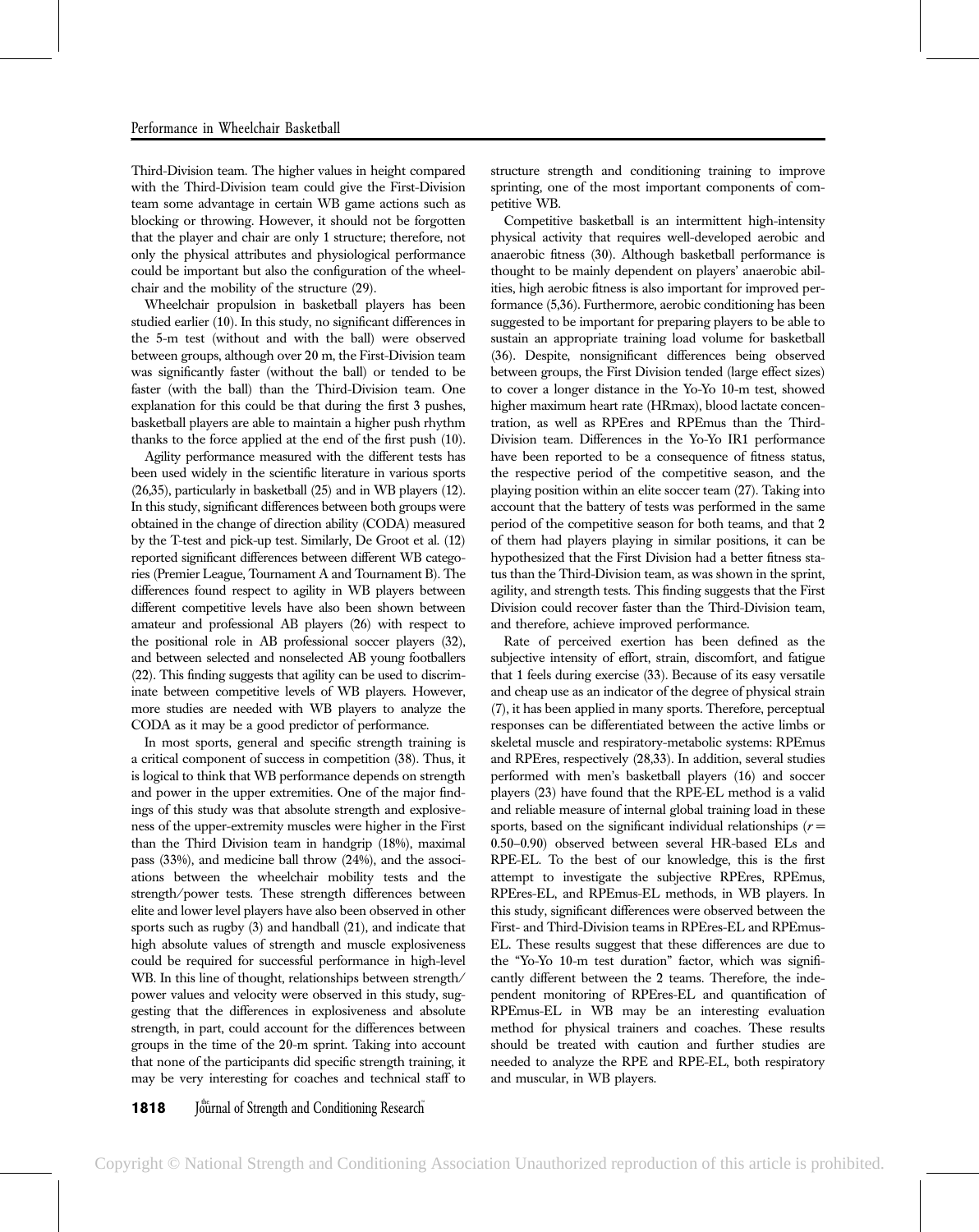## PRACTICAL APPLICATIONS

This study has practical importance, because it shows that (a) higher values in sprint, agility, and strength are required in WB to play at a better divisional level and (b) agility tests could be a useful tool to discriminate between competitive levels in WB players. These significant differences observed between First- and Third-Division male WB players provide new normative sprint, agility, strength, and endurance capacity data for these populations and can contribute to talent selection and identification. Wheelchair basketball coaches should structure strength and conditioning training to improve sprint and agility and evaluate players accordingly, so that they may receive appropriate training stimuli to match the physiological demands of their competitive level.

## ACKNOWLEDGMENTS

The authors thank the Bera-Bera and Zuzenak wheelchair basketball teams and coaches for the opportunity to carry out this investigation. This study was partially supported by the Federación Guipuzcoana de Deporte Adaptado, the Hegalak Zabalik Fundazioa-Deporte Adaptado, and the Department of Physical Education and Sport (UPV/EHU). No known conflicts of interest are associated with this publication, and there has been no significant financial support for this work that could have influenced its outcome.

### **REFERENCES**

- 1. Aliverti, A, Kayser, B, Mauro, AL, Quaranta, M, Pompilio, P, Dellaca`, RL, Ora, J, Biasco, L, Cavalleri, L, Pomidori, L, Cogo, A, Pellegrino, R, and Miserocchi, G. Respiratory and leg muscles perceived exertion during exercise at altitude. Respir Physiol Neurobiol 31: 162–168, 2011.
- 2. Apostolidis, N, Nassis, GP, Bolatoglou, T, and Geladas, ND. Physiological and technical characteristics of elite young basketball players. J Sports Med Phys Fitness 44: 157–163, 2004.
- 3. Baker, D. Differences in strength and power among junior-high, senior-high, college-aged, and elite professional rugby league players. J Strength Cond Res 16: 581-585, 2002.
- 4. Bernardi, ME, Guerra, B, Di Giacinto, A, Di Cesare, V, Catellano, V, and Bhambhani, Y. Field evaluation of paralympic athletes in selected sports: Implications for training. Med Sci Sports Exerc 42: 1200–1208, 2010.
- 5. Bloxham, LA, Bell, GJ, Bhambhani, Y, and Steadward, RD. Time motion analysis and physiological profile of Canadian world cup wheelchair basketball players. Sports Med Train Rehabil 10: 183-198, 2001.
- 6. Borg, E, Borg, G, Larsson, K, Letzter, M, and Sundblad, BM. An index for breathlessness and leg fatigue. Scand J Med Sci Sports 20: 644–650, 2010.
- 7. Borg, G. Psychophysical bases of perceived exertion. Med Sci Sports Exerc 14: 377–381, 1982.
- 8. Castagna, C, Impellizzeri, FM, Rampinini, E, D'Ottavio, S, and Manzi, V. The Yo-Yo intermittent recovery test in basketball players. J Sci Med Sport 11: 202–208, 2008.
- 9. Chapman, D, Fulton, S, and Gough, C. Anthropometric and physical performance characteristics of elite male wheelchair basketball athletes. J Strength Cond Res 24: 1, 2010.
- 10. Coutts, KD. Kinematics of sport wheelchair propulsion. J Rehabil Res Dev 27: 21–26, 1990.
- 11. Croft, L, Dybrus, S, Lenton, J, and Goosey-Tolfrey, VA. Comparison of the physiological demands of wheelchair basketball and wheelchair tennis. Int J Sports Phys Perform 5: 301-315, 2010.
- 12. De Groot, S, Balvers, IJ, Kouwenhoven, SM, and Janssen, TW. Validity and reliability of tests determining performance-related components of wheelchair basketball. J Sports Sci 30: 879-887, 2012.
- 13. De Lira, CA, Vancini, RL, Minozzo, FC, Sousa, BS, Dubas, JP, Andrade, MS, Steinberg, LL, and Da Silva, AC. Relationship between aerobic and anaerobic parameters and functional classification in wheelchair basketball players. Scand J Med Sci Sports 20: 638–643, 2010.
- 14. Doyle, TLA, Davis, RW, Humphries, B, Dugan, EL, Horn, BG, Kun Shim, J, and Newton, RU. Further evidence to change the medical classification system of the National Wheelchair Basketball Association. Adapt Phys Act Q 21: 63-70, 2004.
- 15. Dwyer, GB and Davis, RW. The relationship between a twelve minute wheelchair push test and  $VO<sub>2</sub>peak$  in women wheelchair athletes. Res Sports Med 8: 1-11, 1997.
- 16. Foster, C, Florhaug, JA, Franklin, J, Gottschall, L, Hrovatin, LA, Parker, S, Doleshal, P, and Dodge, C. A new approach to monitoring exercise training. J Strength Cond Res 15: 109-115, 2001.
- 17. Gerodimos, V. Reliability of handgrip strength test in basketball players. J Hum Kinet 31: 25–36, 2012.
- 18. Gonaus, C and Müller, E. Using physiological data to predict future career progression in 14- to 17-year-old Austrian soccer academy players. J Sports Sci 30: 1673-1682, 2012.
- 19. Goosey-Tolfrey, VL, Foden, E, Perret, C, and Degens, H. Effects of inspiratory muscle training on respiratory function and repetitive sprint performance in wheelchair basketball players. Br J Sports Med 44: 665–668, 2010.
- 20. Goosey-Tolfrey, VL and Leicht, CA. Field-based physiological testing of wheelchair athletes. Sports Med 43: 77-91, 2013.
- 21. Gorostiaga, EM, Granados, C, Ibáñez, J, and Izquierdo, M. Differences in physical fitness and throwing velocity among elite and amateur male handball players. Int J Sports Med 26: 225-232, 2005.
- 22. Gravina, L, Gil, SM, Ruiz, F, Zubero, J, Gil, J, and Irazusta, J. Anthropometric and physiological differences between first team and reserve soccer players aged 10-14 years at the beginning and end of the season. J Strength Cond Res 22: 1308-1314, 2008.
- 23. Impellizzeri, FM, Rampinini, E, Coutts, A, Sassi, A, and Marcora, SM. Use of RPE-based training load in soccer. Med Sci Sports Exerc 36: 1042-1047, 2004.
- 24. International Wheelchair Basketball Federation, IWBF. History of the game [On line]. Available at: http://www.iwbf.org/index.php/ the-game/history.
- 25. Jakovljevic, ST, Karalejic, MS, Pajic, ZB, Macura, MM, and Erculj, FF. Speed and agility of 12- and 14-year-old elite male basketball players. J Strength Cond Res 26: 2453–2459, 2012.
- 26. Kaplan, T, Erkmen, N, and Taskin, H. The evaluation of the running speed and agility performance in professional and amateur soccer players. J Strength Cond Res 23: 774-778, 2009.
- 27. Krustrup, P, Mohr, M, Amstrup, T, Rysgaard, T, Johansen, J, Steensberg, A, Pedersen, PK, and Bangsbo, J. The yo-yo intermittent recovery test: Physiological response, reliability, and validity. Med Sci Sports Exerc 35: 697–705, 2003.
- 28. Mahon, AD, Gay, JA, and Stolen, KQ. Differentiated ratings of perceived exertion at ventilatory threshold in children and adults. Eur J Appl Physiol Occup Physiol 78: 115–120, 1998.
- 29. Mason, BS, Porcellato, L, van der Woude, LH, and Goosey-Tolfrey, VL. A qualitative examination of wheelchair configuration for optimal mobility performance in wheelchair sports: A pilot study. J Rehabil Med 42: 141-149, 2010.

VOLUME 29 | NUMBER 7 | JULY 2015 | 1819